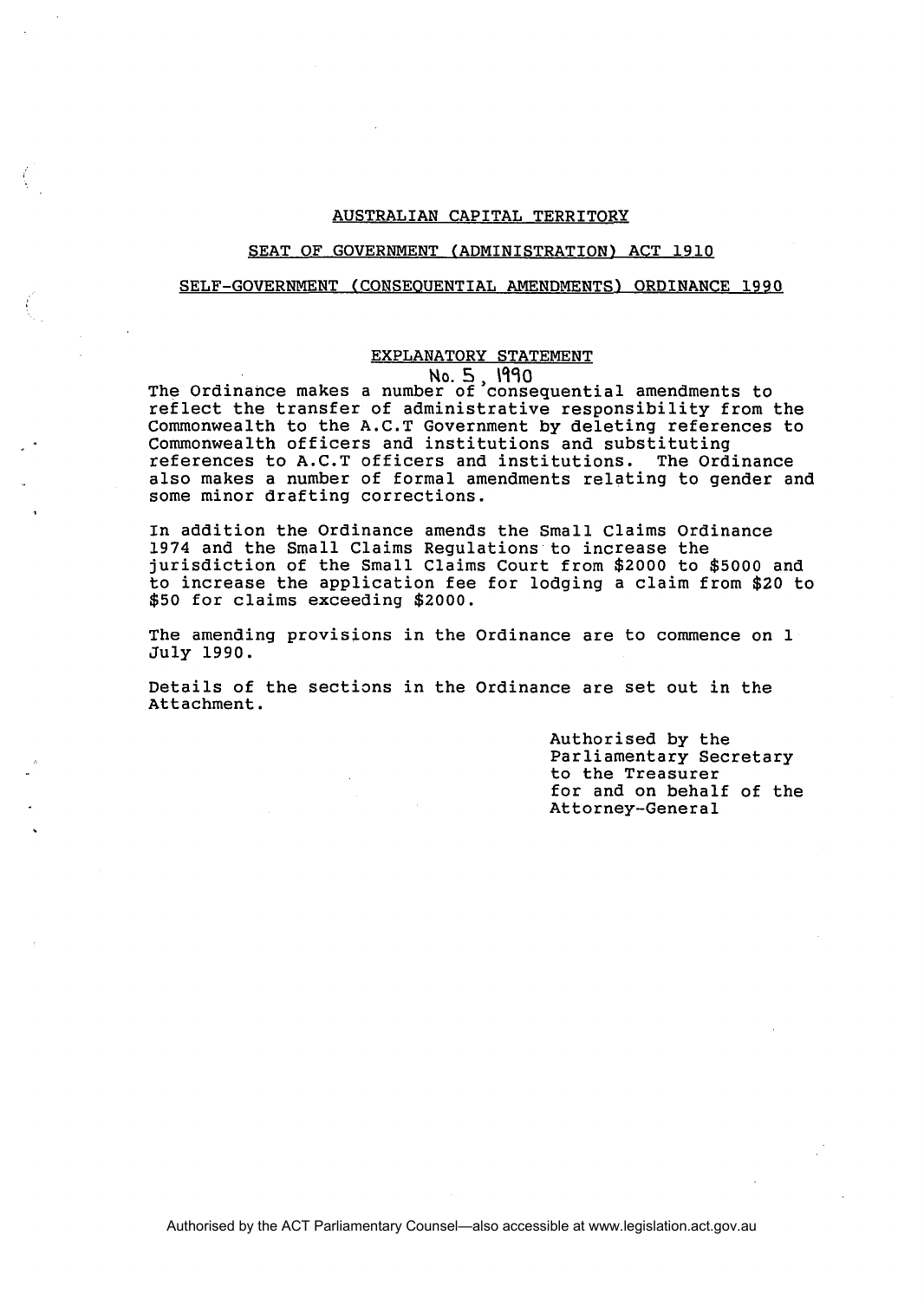### Attachment

# Self-Government (Conseauential Amendments) Ordinance 1990

Section 1 provides that the Ordinance may be cited as the Self-Government (Consequential Amendments) Ordinance 1990.

Section 2 provides for the commencement of the Ordinance, clause 1 is to commence upon notification in the Gazette, the remaining provisions are to commence on 1 July 1990.

Section 3 provides that the Ordinances specified in Schedule 1 are amended as set out in the Schedule.

Section 4 provides that the Crimes Act, 1900 of NSW in its application in the Territory is amended as set out in Schedule 2.

Section 5 provides that the regulations and rules specified in Schedule 3 are amended as set out in the schedule.

Section 6 provides for formal amendments relating to gender for the legislation listed in Schedules 1,2 and 3. The amendments insert a reference to the female gender where there is currently only a reference to the male gender.

Schedule 1 amends the Children's Services Act 1986, PART **I11** of the Territory, the Coroners Ordinance 1956, the Criminal Injuries Compensation Ordinance 1983, the Legal Practitioners Ordinance 1970, the Limitation Ordinance 1985, the Magistrates Court Ordinance 1930, the Magistrates Court (Civil Jurisdiction) Ordinance 1982, the Police Ordinance 1927, the Small Claims Ordinance 1974 and the Supreme Court Ordinance 1952.

Schedule 2 amends the Crimes Act, 1900 of the State of New South Wales in its application in the Territory.

Schedule 3 amends the Magistrates Court Rules, the Small Claims Regulations and the Workmen's Compensation Rules.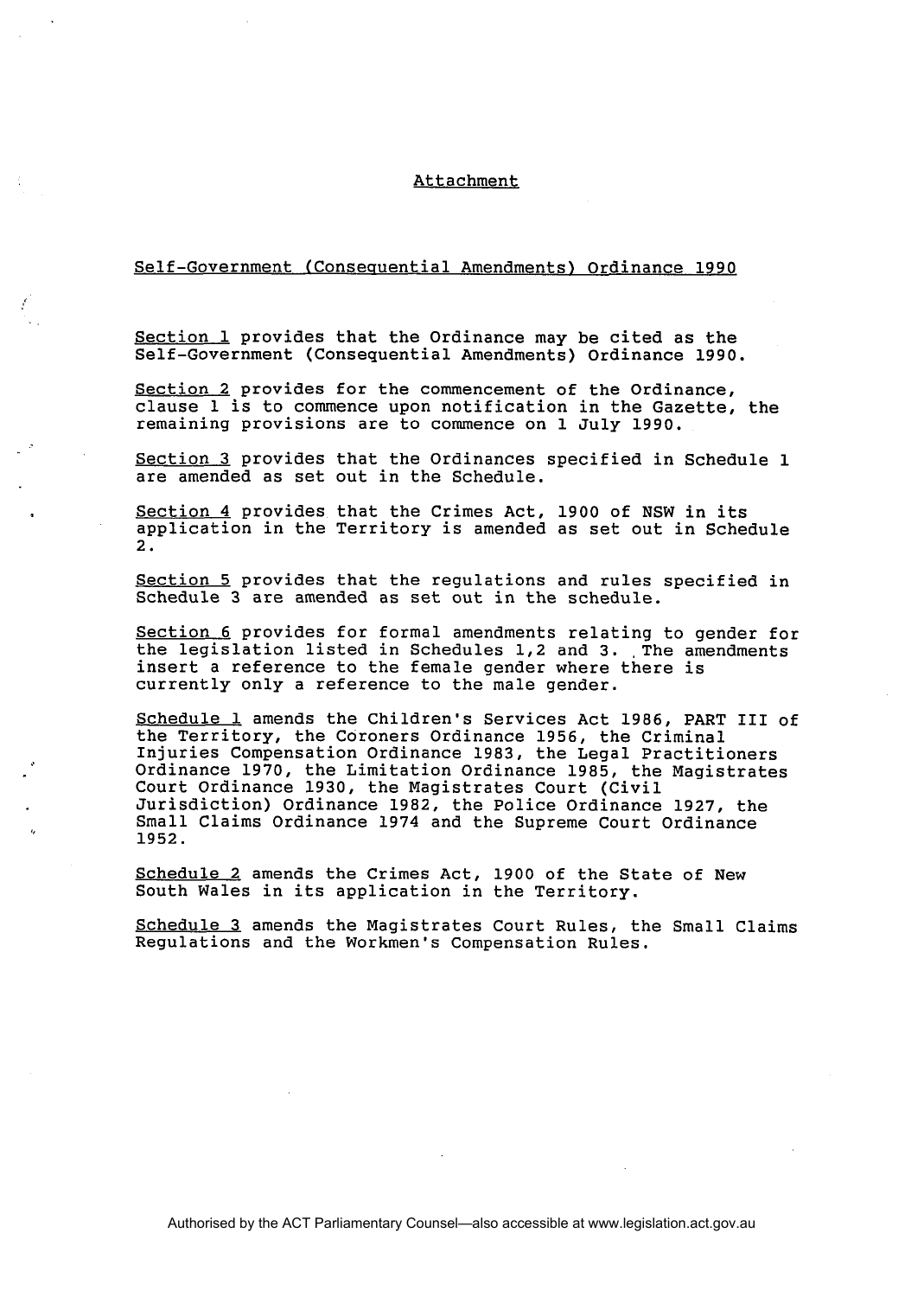## Details of Amendments

### Schedule 1

### Coroners Ordinance 1956

Section 4, the definition of medical practitioner is amended to differentiate between the A.C.T and other Commonwealth Territories.

Subsection 6(1) is amended by substituting 'Executive' for 'Attorney-General' to transfer the power to appoint Deputy Coroners to the A.C.T. Executive. The reference to 'under his hand' is deleted as it is no longer appropriate.

Section 7 is amended to substitute 'Executive' for 'Attorney-General' so that a Deputy Coroner holds office during the pleasure of the A.C.T. Executive.

Section 22(4) is amended to insert a reference to property of the Territory as well as property of the Commonwealth.

#### Criminal Injuries Compensation Ordinance 1983

Paragraph 31(a) is amended to provide that Compensation payable is not subject to attachment unless provided for by a Commonwealth Act in force in the Territory.

Subsection 35(2) is amended to translate the reference to the Commonwealth Parliament to the A.C.T. Legislative Assembly.

#### Leaal Practitioners Ordinance 1970

Subsections 6(6) and (7) and paragraphs 6(7)(a) and (b) are amended by substituting the references to the Governor-General to the Attorney-General. This is to permit amendments of the Constitution of the Law Society of the A.C.T. to be approved by the Attorney-General.

Paragraphs  $42M(3)(d)$ ,  $65(1)(e)$  and  $2(e)$  and  $68(1)(e)$  and  $(2)(e)$ are amended by altering the reference to police officer to  $\hspace{1cm} (\hspace{1cm}$ 

Subsection 123(3) definition of public officer is amended to refer to appropriate public officers of the Territory.

Subparagraph 124(2)(b)(i) is amended to omit the reference to the Interpretation Act 1967 of the Territory as this will be redundant when the legislation is transferred to the Territory.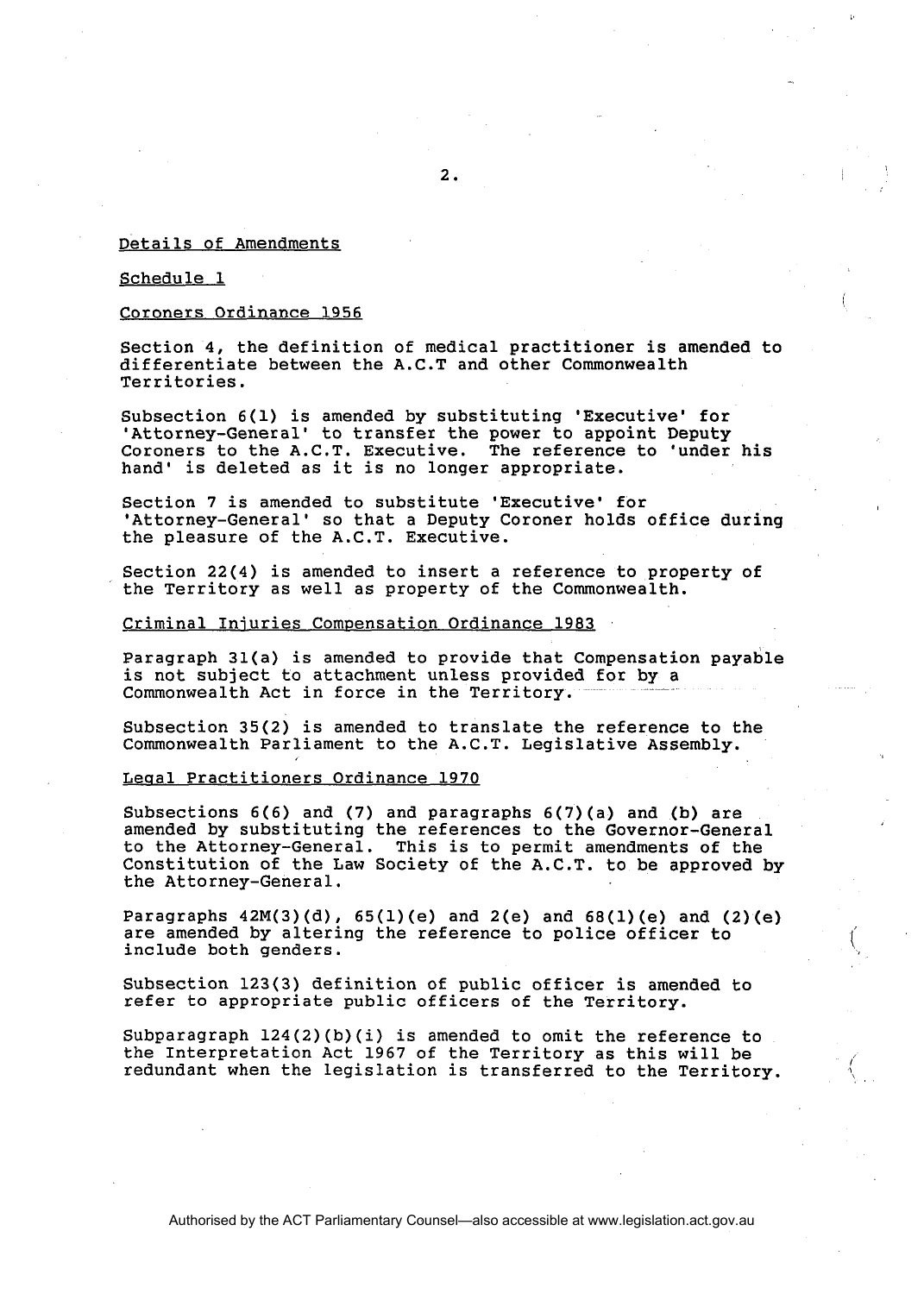The following provisions are amended by substituting the reference to Chairman and inserting a reference to Chairperson wherever occurring.

Subsections 9(2), **(3),** (4) and **(5),** 25(7), 25A(2), 28(2), (3) and **(4)** and 32(1), section 33, subsections 36(4) and (6) and  $39(1)$  and paragraph  $39(2)(a)$ .

## Maqistrates Court Ordinance 1930

Subsection 6(2) is omitted as section 11 of the Seat of Government (Administration) Act has been repealed.

Section lOP(2) is amended to provide that the oath of office of Magistrates is to made before the Chief Justice of the Supreme Court.

Subsection 19(2) is amended by inserting a reference to the Imperial Acts Application Act 1986 which also provides for laws in force in the Territory which give jurisdiction to the Magistrates Court.

Subsection 37(4) is deleted as the Interpretation Act of the Territory will apply automatically after 1 July 1990.

Subsections 43(1) and 90(A)(8) are amended by inserting a reference to the Commonwealth Attorney-General to cover the possibility of indictments being filed by the Commonwealth Attorney-General after 1 July 1990.

Subparagraph  $54(5A)(iv)$  is amended to refer to the correct Commonwealth Act.

Paragraph 258(e) is consequentially amended to permit regulations to be made in respect of costs, fees and charges in respect of proceedings under any other law in force in the Territory.

## Magistrates Court (Civil Jurisdiction) Ordinance 1982

Paragraph 83(2)(a) is amended to omit the reference to the Director of Legal Services, Australian Capital Territory and substitute a reference to the Australian Government Solicitor.

#### Police Ordinance 1927

Subsection 13(2) is amended to insert a reference to 'the Territory' to permit officers of the Territory to practise as detectives.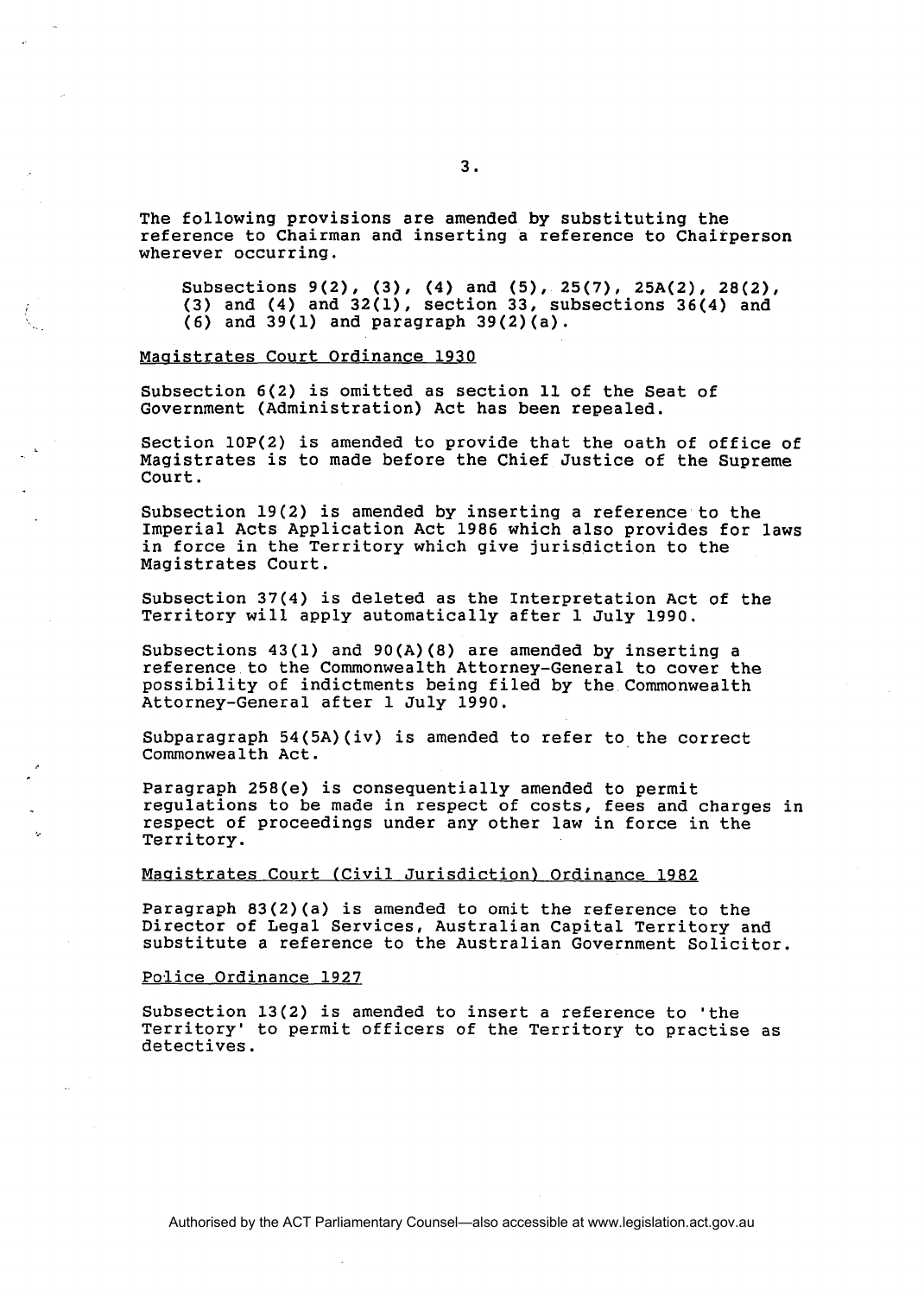### Small Claims Ordinance 1974

Subsection 4(2) is amended to increase the maximum jurisdiction of the Small Claims Court from \$2000 to \$5000.

Section 8 and subsections  $17(1)$  and  $(3)$ , and  $24(1)$  are consequentially amended to reflect the increased jurisdiction of the Small Claims Court.

Subsection 27(6) is amended to provide that where the Court appoints an investigator that person is to be remunerated by the Territory.

Supreme Court Ordinance 1952

Section 3 is amended to substitute 'Commonwealth' for 'Territory'. Subsection 3(2) is inserted to define 'officer of the Territory'.

Schedule 2

Crimes Act, 1900 (NSW)

Subsection 4(1) amends the definition of 'the Crimes Act'.

Subsection  $92L(4)$  is amended to remove the need to require consent of the Director of Public Prosecutions before initiating a prosecution, for incest and similar offences, under section 92L.

Subsection 131(2) is amended by inserting references to the Territory as appropriate to provide an offence for defacing<br>property of the Territory.

Section 468 is amended to refer to 'section 347'.

Subsections 475(1) and (4) are amended by substituting references to the Governor-General to the Executive to permit the Executive to direct inquiries into convictions.

Third Schedule, forms 3 and 4 are amended to include the female gender. gender.  $\langle$ 

Schedule 5, forms 1 and 2 are amended to alter the references to the Crimes Act to reflect the amendments subsection 4(1).

4.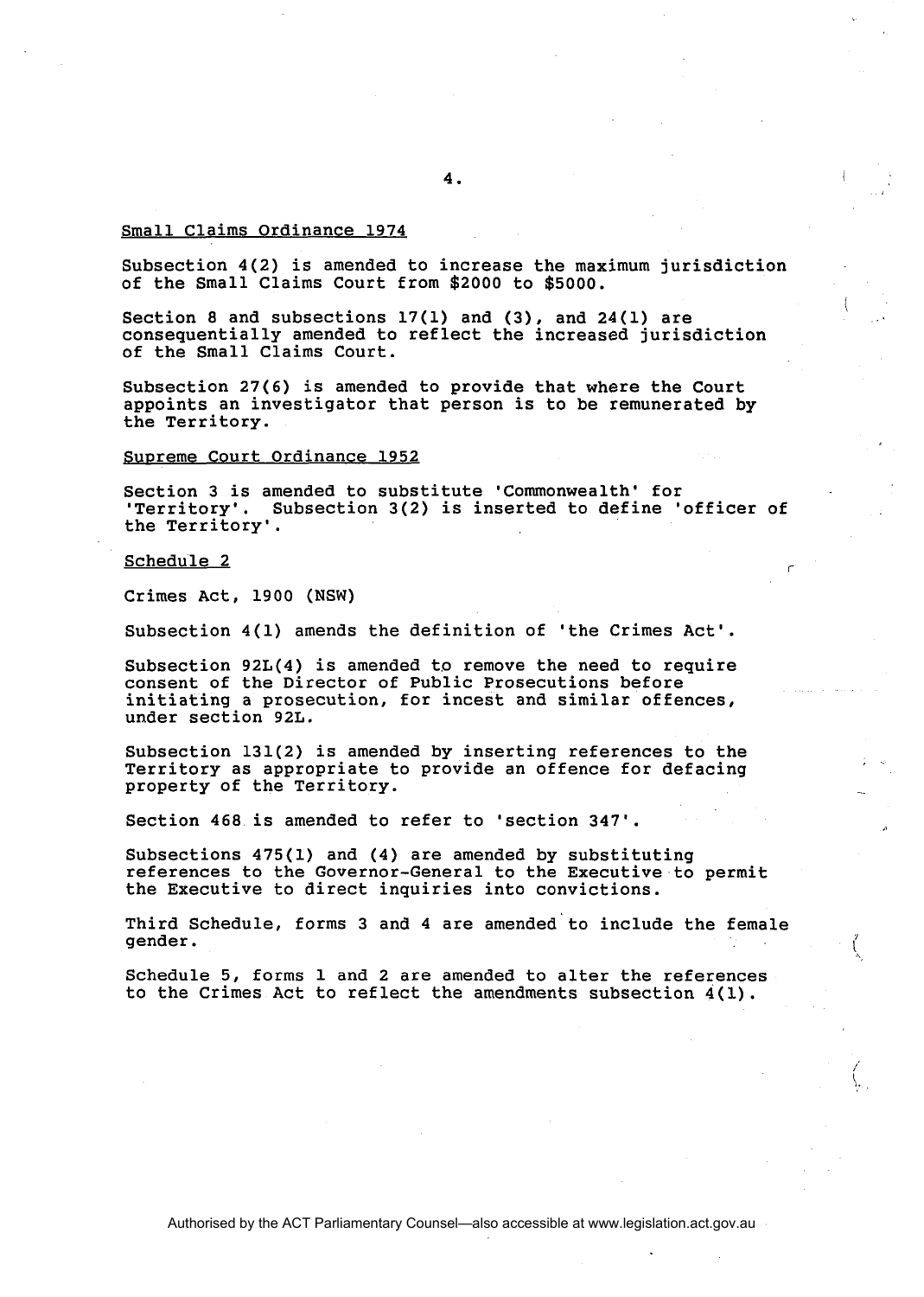#### Schedule 3

#### Maaistrate Court Rules

Paragraph 92(b) is amended by altering the reference to husband and wife to non-gender specific terms.

Subrules 97A(3) and 97B(4) and (6) are amended to provide that the service of documents on consular officials is to be facilitated by the Attorney-General of the Commonwealth.

#### First Schedule. Form 4

Consequential amendments to use non-gender specific terms.

#### Small Claims Requlations

Regulation 3 is amended to provide for a fee of \$50 for claims exceeding \$2000.

In addition the following amendments are proposed.

#### Reaulation and Rule Makina Power

The following provisions are amended by substituting 'Executive' for 'Attorney-General' in the regulation or rule making provision.

#### Schedule 1

Subsection 22(2) of the Children's Services Act 1986, PART TTT<sub>1</sub>

section 46 of the Coroners Ordinance 1956

section 36 of the Criminal Injuries Compensation Ordinance 1930

section 133 of the Legal Practitioners Ordinance 1970

section 258 of the Magistrates Court Ordinance 1930

subsection 307A(1) and section 308 of the Magistrates Court (Civil Jurisdiction) Ordinance 1982

section 51 of the Police Ordinance 1927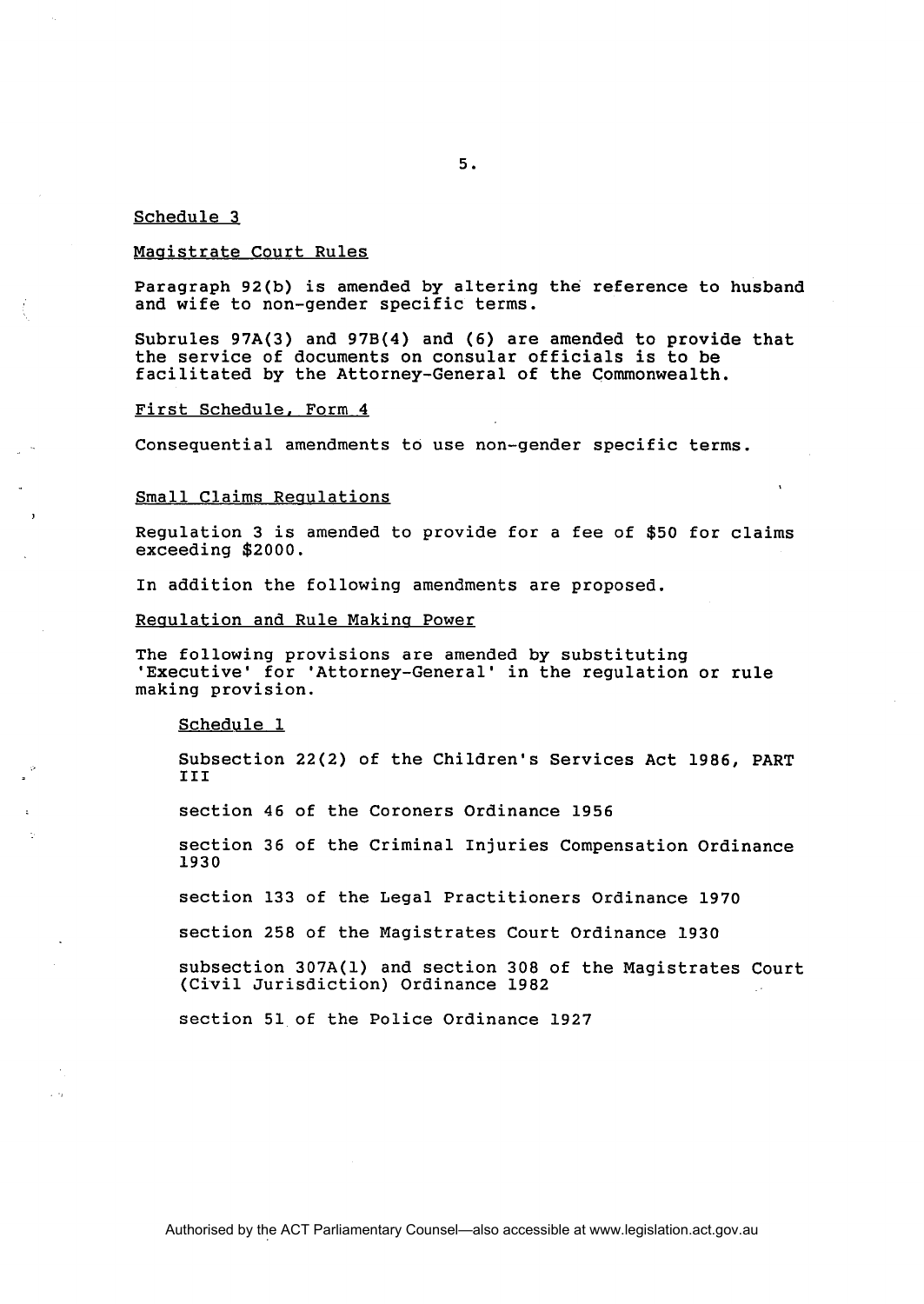## References to 'of the Territory'

The following provisions are amended by deleting the reference to 'of the Territory' after the reference to A.C.T legislation. When the Ordinances are transferred to the Territory on 1 July 1990 the words 'of the Territory' will no \ longer be necessary.

#### Schedule 1

Subsection 42L(3), subparagraph 74A(l)(b) and section 77 of the Legal Practitioners Ordinance 1970. Subsection 8(1), section 16, subsection 21(1), section 22 and subsections 37(2)and 36(5) of the Limitation Ordinance 1985.

Subsection 5(1), paragraphs 54A(5A)(i) and (v), subsections 80(2), 116A(l), 141(1A), 147(2), and 190(1), paragraph 245A(l)(a), subsections 248(2A) and (2B) and 248(4A) and paragraph 254(1)(a) of the Magistrates Court Ordinance 1930.

Paragraphs  $4(c)$  and  $(d)$ ,  $83(1)(a)$ ,  $(c)$  and  $(2)(aa)$ ,  $95(1)(b)$ and  $292(5)(b)$ , subsections  $307A(1)$  and  $307A(2)$  and the Schedule (Form 30) of the Magistrates Court (Civil Jurisdiction) Ordinance 1982.

Section 20, and subsections 21(1) and 24(2A) of the Police Ordinance 1927.

Schedule 2

Subsection 29(1) of the Crimes Act, 1900 NSW.

Schedule 3

Subrule 5(1) and the First schedule (Forms 5, 6, 7, 20, 27, 42, 43, 45,48, 49, 50, 62, 63 and 69) and the Third Schedule of the Workmen's Compensation Rules.

#### References to the 'Commonwealth'

The following provisions are amended by deleting references to the 'Commonwealth' wherever occuring and inserting a reference to the 'Territory'. As the Commonwealth will no longer administer the legislation it is not appropriate to retain the reference to the Commonwealth.

Schedule 1

Sections 27, 28 and 34 and subsections 29(1) and (2) of the Criminal Injuries Compensation Ordinance 1983.

6.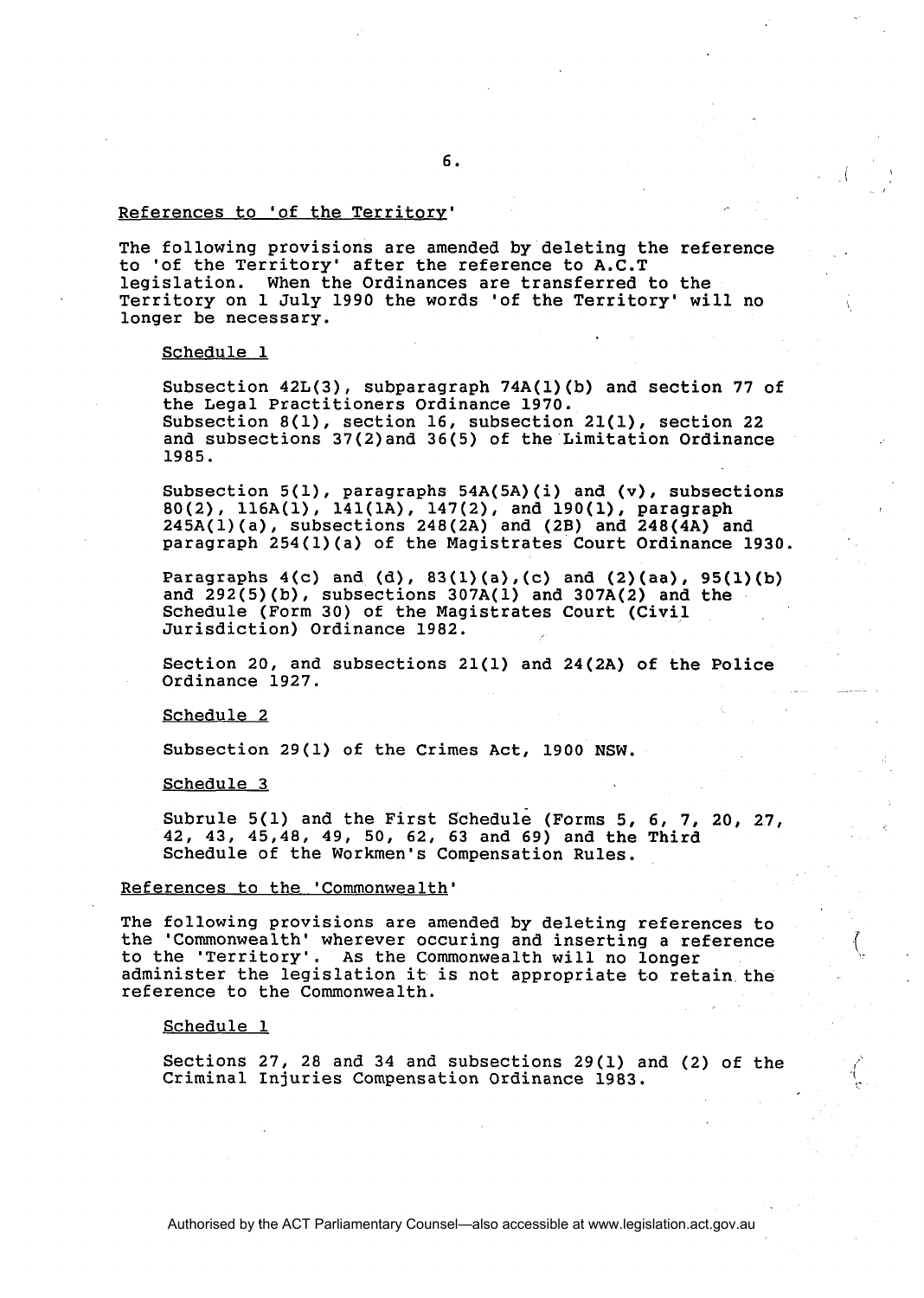#### Schedule 2

Subsections 116(3) and 145(2), paragraphs 527A(3)(c) and (d), subsection 527A4, subparagraph 556B(l)(a)(iii) and subsections 556E(1) and (2) of the Crimes Act, 1900 (NSW).

#### References to 'Secretarv'

The following provisions translate the reference to 'Secretary' to 'administrative head' and delete the definition of Secretary as required. The office of Secretary does not exist within the A.C.T. Administration.

Schedule 1

Section 2, paragraphs 10(4)(a), 12(2)(c) and 21(l)(c), subsection 29(2), paragraphs 30(l)(b) and 2(b), subsection 30(3) of the Criminal Injuries Compensation Ordinance 1983.

Subsection 130(l)(b) of the Legal Practitioners Ordinance 1970.

#### References to 'Governor-General'

The following provisions delete a reference to the 'Governor-General' and insert a reference to the 'Executive' in provisions dealing with the appointment and terms and conditions of statutory office holders and make other consequential changes as necessary.

Schedule 1

Subsection 6A(1) and (1A) of the Legal Practitioners Ordinance 1970.

Subsection 7(2), sections 10 and 10B, subsections 10C(1), (5), (6) and (7) and sections 10H, 10K and 10L of the Magistrates Court Ordinance 1930.

## Director of Public Prosecutions

The following provisions insert a definition of the Director of Public Prosecutions so as to refer to the Commonwealth or A.C.T. Director as the case requires.

Schedule 1

Subsection 5(1) of the Magistrates Court Ordinance 1930.